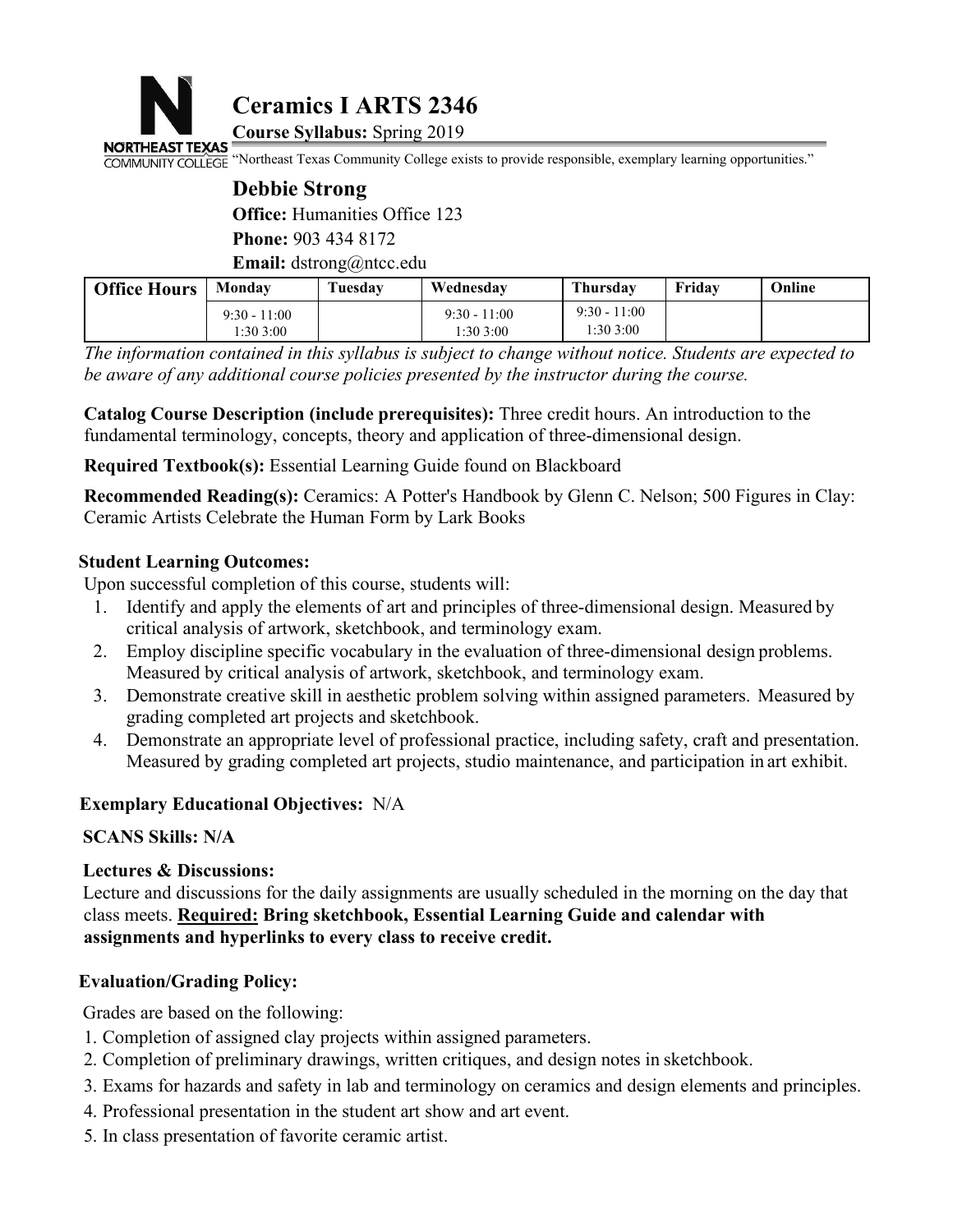# **Grade Percentage Breakdown:**

| 1. Projects and sketchbook assignment $\ldots \ldots$ 70%                  |  |
|----------------------------------------------------------------------------|--|
|                                                                            |  |
|                                                                            |  |
| 4. Art show participation $\ldots \ldots \ldots \ldots \ldots \ldots 10\%$ |  |
|                                                                            |  |

#### *TOTAL grade for semester* **100%**

### **Tests/Exams:**

Two written exams: Exam1 - Hazard and safety in the ceramic lab and exam 2 - Terminology: Ceramics and design elements and principles. See course calendar for dates and topics covered.

# **Assignments (Assessment and evaluation based on Ceramic Design Grading Rubric):**

## Seven ceramic projects:

- 1. Pinch pot Create 2 to 4 chess pieces to contribute to the construction of a 36 piece chess set.
- 2. Coil vase or your choice of a coil project (12" in height AFTER firing).
- 3. Soft slab construction three masks with a unified theme.
- 4. Leather hard construction box with lid (3" high x 5" wide x 5" long), and 1 carved tile piece.
- 5. Slump or hump mold bowl.
- 6. Sculpting figure, 12" high, with completed project incorporating mixed media.
- 7. Wheel project mug or bowl must be functional.

Sketchbook: Each project will be sketched in a notebook/sketchbook **before** starting work.

Ceramic Artist presentation: Select favorite ceramic artist to present in class.

Art shows: Professional presentation at two scheduled art show events.

## **Other Course Requirements:**

- 1. Two 25 pound bags of clay are provided by the NTCC Art Department as well as some glazes and other supplies. Additional clay may be purchased if needed to complete project.
- 2. **Purchase a basic potter's tool set, ruler, towel, paint brushes for detailed painting of your pieces and small plastic cup(s) for sponge and paint brush dipping.** Artsupplies are found at the college bookstore, online, Hobby Lobby, or Michael's.
- 3. **Additional supplies** such as an apron or shirt, extra towel, etc. to prevent clay soiling and manage a clean environment. Optional texture tools can be found at home or the Dollar Store, items such as wooden spoons and texturing objects. Be creative! All supplies and work will be stored in assigned storage cubicle; please mark all tools with your name using a permanent marker.
- 4. **Notebook or sketchbook for sketches, notes, and ideas.** Sketch and record data related to all projects as required by Sketchbook assignment.
- 5. Outside reading and online research are required.

# **Student Responsibilities/Expectations:**

- 1. More than two absences may be detrimental to the final grade. More than four absences will result in you being dropped from the course or a failing grade.
- 2. Be punctual and attend class regularly. Make up work is your responsibility.
- 3. Use class time wisely to complete assigned projects.
- 4. Bring a covered or closed container with drinking water.
- 5. Wear comfortable clothing and shoes thatare appropriate to working with equipment and supplies in the ceramic lab. Floors may be wet and slippery.
- 6. Come to class with plenty of enthusiasm and energy for creating your very best artwork.
- 7. Effort, progress, and improvement during the semester will be noted.